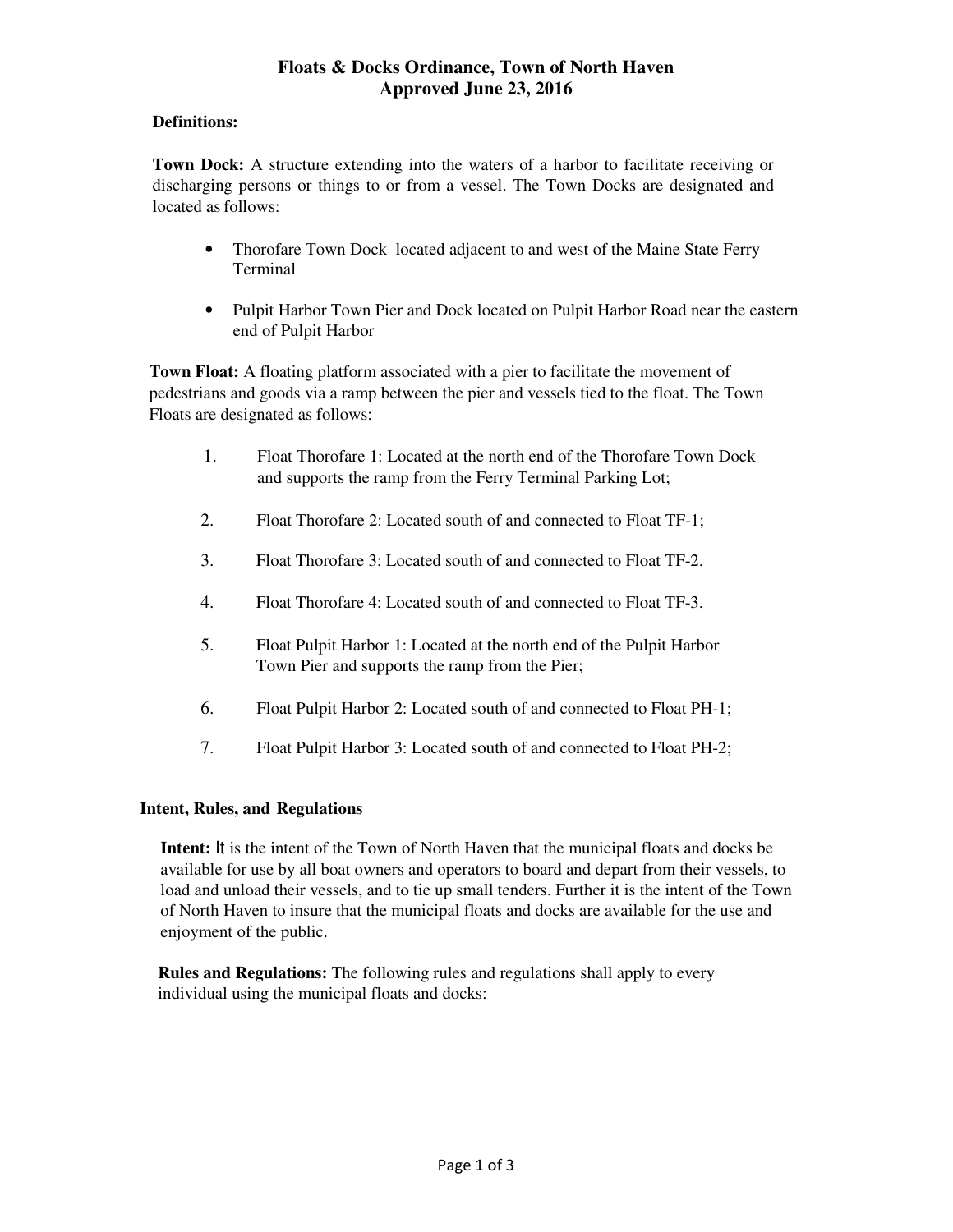# **Floats & Docks Ordinance, Town of North Haven Approved June 23, 2016**

### **Thorofare**

- No dinghy or vessel which exceeds 17 feet in length shall be tied to the east faces of TF-1, TF-2 & TF-3. No dinghy or vessel which exceeds 12 feet in length shall be tied to TF-4. (The east faces of the floats are designated by a white stripe on the decking of these floats.)
- Vessels tied to the west face of Thorofare Floats are subject to the following limits:
	- o TF-1, TF-2, TF-3: no vessel may be tied to these float for more than 2 hours;
	- o TF-4: no vessel may be tied to this float except to load and unload; the vessel's master must remain present;
	- o No vessel shall be tied overnight to any float except with the permission of the Harbor Master.

## **Pulpit Harbor**

- No dinghy or vessel which exceeds 17 feet in length shall be tied to the east faces of Pulpit Harbor Floats 1,2,3 (these locations being designated by a white stripe on the decking of these floats);
- Vessels tied to the west face of Pulpit Harbor Floats are subject to the following limits:
	- o PH-1: no vessel may be tied to this float except to load and unload; the vessel's master must remain present;
	- o PH-2 & PH-3: no vessel may be tied to these floats for more than 2 hours;
	- o In no case, may any vessel be tied overnight to any float except with the permission of the Harbor Master.

## **All Town Floats and Docks**

- Vessels having a length greater than 45 feet on deck, may tie up to a Town float only with prior permission from the Harbor Master.
- No dinghy, fishing gear of any type, bait, bait containers, debris, fuel tanks, or other items shall be left on a Town pier or float unattended or stored for more than twenty four (24) hours without prior approval from the Harbor Master; violators are subject to fines and/or to having their property removed or disposed of.
- No boat cradle, trailer, fishing gear, or mooring tackle shall be stored or left unattended in the parking lots. Violators are subject to fines and/or to having their property removed or disposed of.